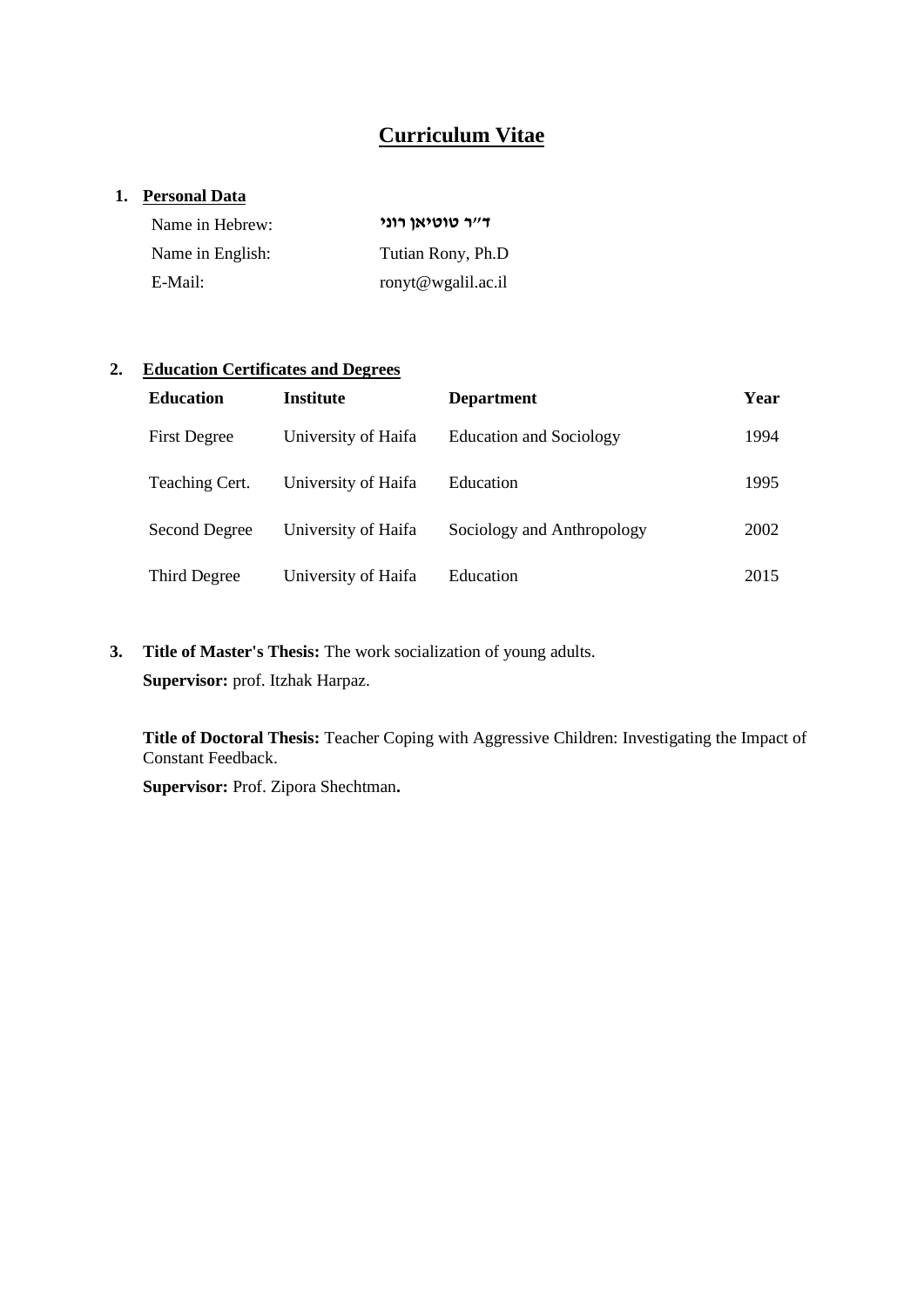### **4. Academic Ranks**

| <u>Rank</u>        | % Position | From         | Institute               |
|--------------------|------------|--------------|-------------------------|
| An outside teacher | 66%        | 2015-2018    | Western Galilee College |
| lecturer           | .58%       | 2019-Present | Western Galilee College |

# **5. Scientific Areas of Specialization**

School counselling; Treating aggressive children; Educational prevention programs.

# **6. Participation in Scholarly Conferences**

| <b>International Conferences</b> |  |  |
|----------------------------------|--|--|
|                                  |  |  |

| Date                    | Name of<br><b>Conference</b>                            | <b>Place of</b><br><b>Conference</b> | Subject of<br><b>Lecture/Discussion</b>                                             | Role |
|-------------------------|---------------------------------------------------------|--------------------------------------|-------------------------------------------------------------------------------------|------|
| October 26-<br>28, 2020 | <b>SITE</b><br>Interactive<br>2020 Online<br>Conference | Virtual                              | What do parents really Presenter<br>know about their<br>child's online<br>behavior? |      |

### **Local Conferences**

| Date                 | Name of<br><b>Conference</b>                                                                                                               | <b>Place of</b><br><b>Conference</b> | Subject of<br><b>Lecture/Discussion</b>                                                                                                    | Role      |
|----------------------|--------------------------------------------------------------------------------------------------------------------------------------------|--------------------------------------|--------------------------------------------------------------------------------------------------------------------------------------------|-----------|
| February<br>11, 2020 | The 15th Chais<br>Conference for<br>the Study of<br>Innovation and<br>Learning<br>Technologies:<br>Learning in the<br>Technological<br>Era | Raánana, Israel                      | What do parents really<br>know about their<br>child's online<br>behavior?<br><i>Discrepancies</i><br>between parents and<br>their children | Presenter |